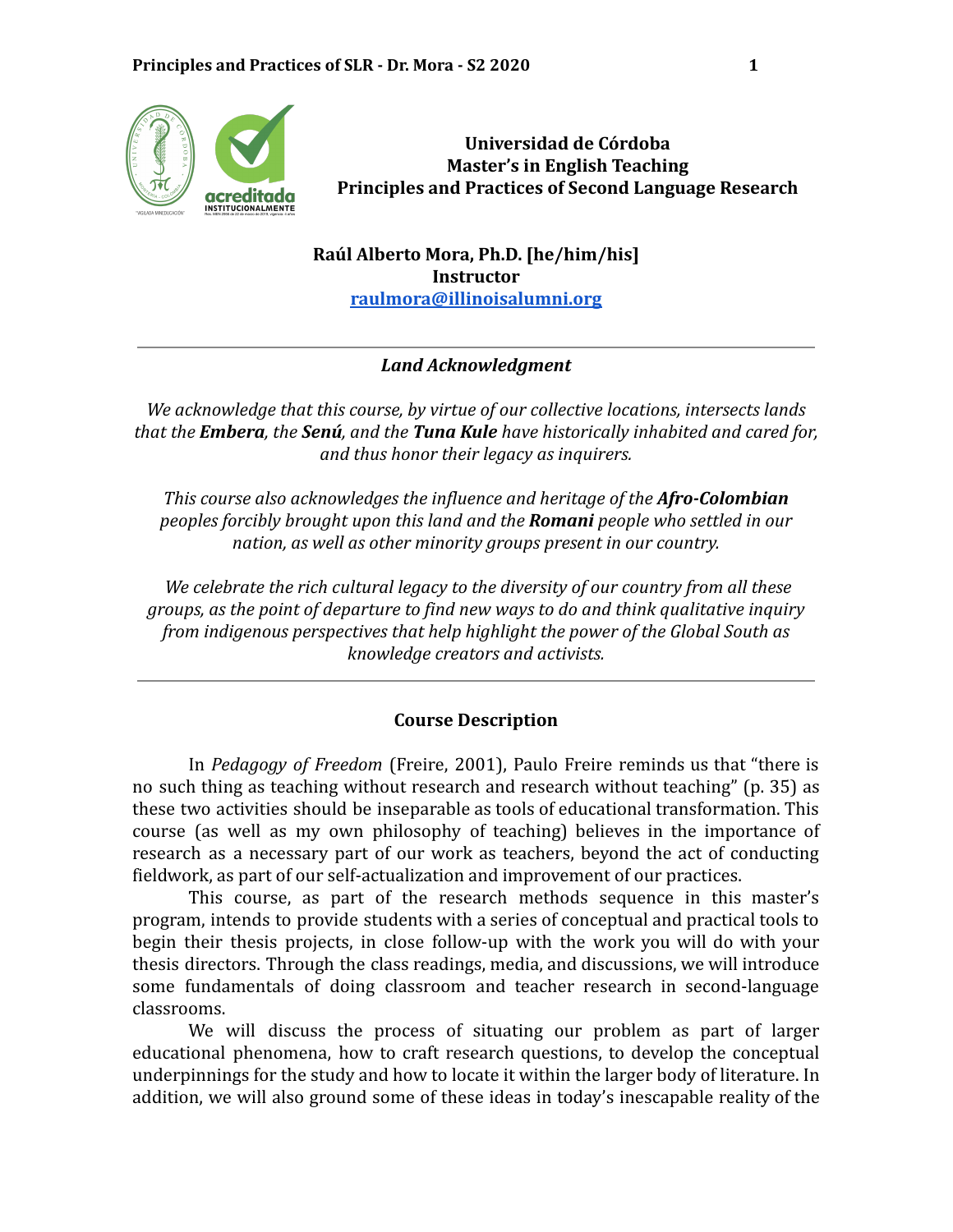pandemic to contemplate alternatives to traditional school fieldwork that make our research equally relevant and powerful nonetheless..

### **Learning Outcomes**

At the end of the course participants will be able to:

- Develop a researchable topic that is grounded in educational realities, both local and global alike
- Write a research question that reflects the problem of interest
- Outline a conceptual framework that supports their research question and, eventually, their analysis
- Begin to ground their research on the applied research literature in their fields of study.

# **Course Project and Practices**

The main course project will be the writing of the first part of your research proposal. Students will write the proposal in four specific moments:

- 1. **Brief statement about research paradigm:** Situating one's study within a research tradition goes a long way in building the case for its relevance. Students should write a 1-page statement justifying the approach for their study. Although this course will mostly discuss qualitative inquiry, students can move past that and consider other alternatives (see Leavy, 2017, chapter 1, for an overview of options beyond qual).
- 2. **Statement of the problem and research question:** Students will deliver a draft (no more than 5 double-spaced pages, APA 7th Ed. formatted) that introduces their problem of interest and their research question.
- 3. **Outline of conceptual framework:** For this assignment, students will provide a brief description of the elements of their conceptual framework. They should provide short descriptions (1-2 paragraphs of the key conceptual underpinnings and a graphic description of how they visualize the framework operating (NOTE: This may come in handy especially during the thesis defense presentation)
- 4. **Annotated bibliography:** Students will create an initial list (in consultation with their thesis directors) of some of the research articles that will help support their study. At this stage, what is important is to show a good grasp of the literature so that you can later write the literature review as you work with your thesis directors.

Students will write their assignments directly on Google Drive (DO NOT upload Word documents or PDF files) in the designated folders for each assignment. You will format the drafts according to APA (7th Edition) guidelines. Please proofread your assignments carefully. All varieties of English are accepted, as long as you remain cautious of grammar and spelling rules, as well as formatting requirements.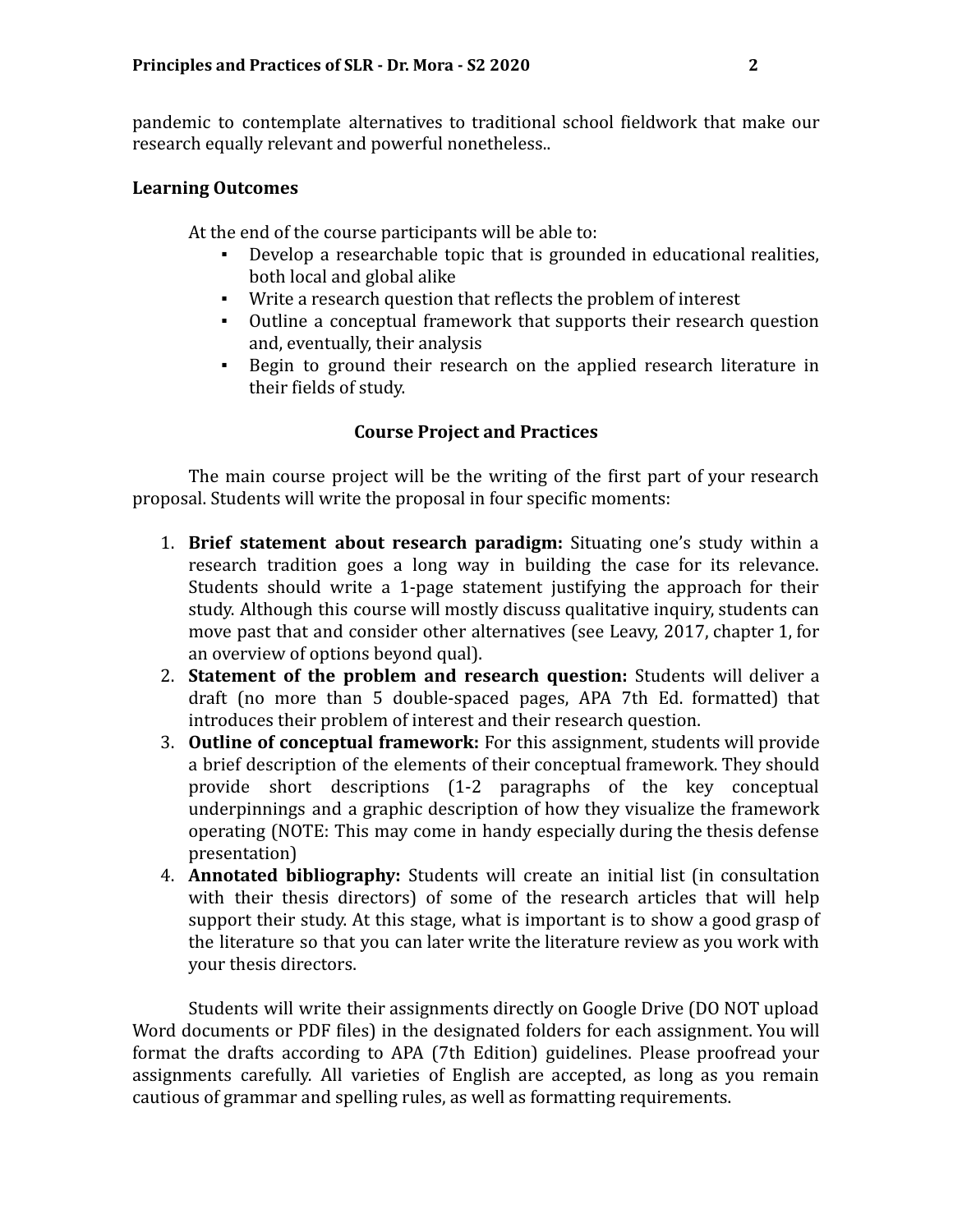#### **Course Activities**

Friday sessions will mix class discussions or lectures (depending on the topic) and breakout room discussions where students will share ideas to work on their thesis proposals.

Saturday sessions will mix early morning meetings to discuss class topics with a moment to do some individual and collaborative writing using Zoom and Google Drive (Kung-Fu Writing).

| <b>Date</b>                                                | <b>Session Topics</b>                                                                                                                                                                                                     | <b>Required Readings and Assignments</b><br>(NOTE: readings in <b>boldface</b> are suggested<br>readings before class)                                                                                                                                                                                                                                                                                    |
|------------------------------------------------------------|---------------------------------------------------------------------------------------------------------------------------------------------------------------------------------------------------------------------------|-----------------------------------------------------------------------------------------------------------------------------------------------------------------------------------------------------------------------------------------------------------------------------------------------------------------------------------------------------------------------------------------------------------|
| Session 1<br>(Friday, July 24<br>$-17:00-19:00$            | Introducing<br><b>Research Paradigms</b><br>Options for<br>classroom and<br>teacher research<br>in second<br>language studies<br>The Qualitative<br>Paradigm as<br>deeper<br>understanding<br>of educational<br>phenomena | Overview of research paradigms:<br>Creswell (2012), Chapter 1<br>Leavy (2017), Chapter 1<br>$\bullet$<br>Lodico, et al. (2010), Chapter 2<br>An introduction to qualitative research:<br>Lankshear & Knobel (2004), Chapter 1<br>$\bullet$<br>Merriam & Tisdell (2015), Chapter 1<br>$\bullet$<br>Stake (2010), Chapter 1<br>Class Activity: Discussion about the session<br>topics, presentation and Q&A |
| Session 2<br>(Friday, July 24<br>$-19:30-21:00$            | Justifying my<br>paradigm choices                                                                                                                                                                                         | Work on Assignment 1 in breakout rooms<br>and Google Drive                                                                                                                                                                                                                                                                                                                                                |
| Session 3<br>(Saturday, July<br>25<br>$-9:00$ to<br>11:00  | Narrowing down my<br>topic as a<br>researchable event:<br>Statement of the<br>problem<br>Research<br>question                                                                                                             | Agee (2009)<br><b>Kross &amp; Giust (2019)</b><br>$\bullet$<br>Lankshear & Knobel (2004), Chapter 3<br>$\bullet$<br>Maykut & Morehouse (1994), Chapter 5<br>Neri de Souza, et al. (2016)<br>Class Activity: Discussion about the process<br>of writing a problem statement and research<br>question                                                                                                       |
| Session 4<br>(Saturday, July<br>25<br>$-11:30$ to<br>14:00 | Crafting a problem<br>and a question                                                                                                                                                                                      | Work on Assignment 2 in breakout rooms<br>and Google Drive                                                                                                                                                                                                                                                                                                                                                |

#### **Course Schedule**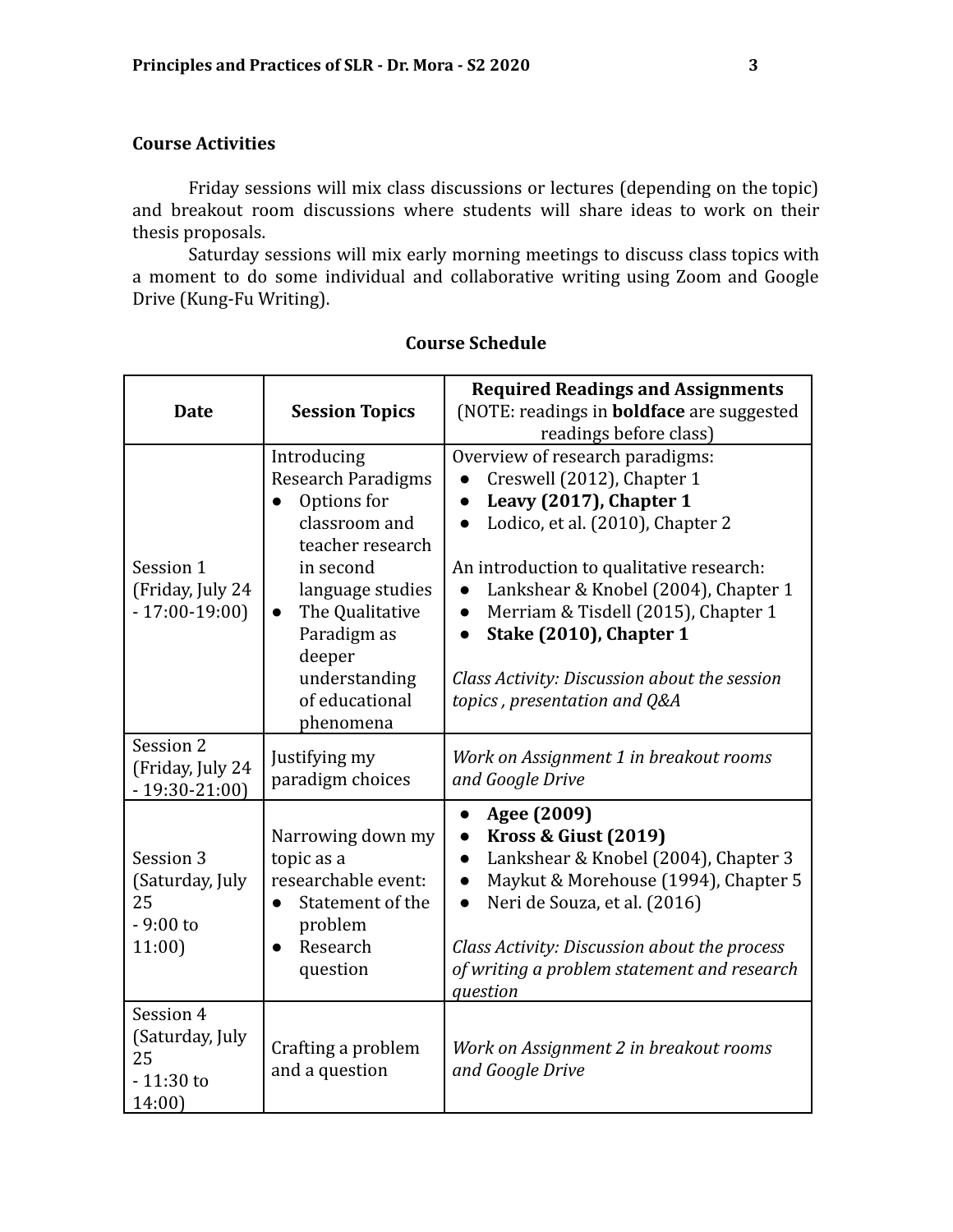| Session 5<br>(Friday, August<br>$7 -$<br>17:00-19:00)      | Putting together a<br>Conceptual<br>Framework and<br>Literature Review<br>(1)                            | Before class: Watch the following LSLP in<br>Session Webinars, according to random<br>distribution before Friday:<br>LSLP in Session 10 - Conceptual<br>Framework: https://youtu.be/Fd2op8xjoro<br>LSLP in Session 11 - Literature Reviews<br>Part 1 https://youtu.be/r_UUafk_ljQ<br>$\circ$<br>Part 2<br>$\circ$<br>https://youtu.be/reZwHHKz-Bo<br>Part 3<br>$\circ$<br>https://youtu.be/waHh3iRpuME<br>Breakout room activity: You will meet in<br>groups (each member will have watched one<br>of the videos). You will discuss the videos and<br>prepare some questions for the large meeting<br>Q&A after the coffee break.<br>Follow-up Readings:<br><b>Collins &amp; Stockton (2018)</b><br>$\bullet$ Jabareen (2009)<br><b>Boote &amp; Beile (2005)</b><br>$\bullet$<br>Gill (2017)<br>$\bullet$<br>Stake (2010), Chapter 6 |
|------------------------------------------------------------|----------------------------------------------------------------------------------------------------------|--------------------------------------------------------------------------------------------------------------------------------------------------------------------------------------------------------------------------------------------------------------------------------------------------------------------------------------------------------------------------------------------------------------------------------------------------------------------------------------------------------------------------------------------------------------------------------------------------------------------------------------------------------------------------------------------------------------------------------------------------------------------------------------------------------------------------------------|
| Session 6<br>(Friday, August<br>$7 -$<br>19:30-21:00)      | Putting together a<br>Conceptual<br>Framework and<br>Literature Review<br>$\left( 2\right)$              | Large group Q&A, based on the discussions in<br>the breakout rooms.                                                                                                                                                                                                                                                                                                                                                                                                                                                                                                                                                                                                                                                                                                                                                                  |
| Session 7<br>(Saturday,<br>August 8<br>$-9:00$ to<br>11:00 | <b>Adapting SL</b><br>research to our<br>times: An<br>introduction to<br>alternative research<br>methods | <b>Suggested Readings:</b><br><b>Breault (2016)</b><br>Denzin (2003)<br>$\bullet$<br>Ellis, et al. (2011)<br>$\bullet$<br>Jones, et al. (2013)<br>$\bullet$<br>Lankshear & Knobel (2004), Chapters<br>$\bullet$<br><b>4 and 7</b><br>Ke (2011)<br>$\bullet$<br>Mora (2004)<br>$\bullet$<br>Walsh & Downe (2005)<br>$\bullet$<br>Class Activity: Discussion about the session<br>topics, presentation and Q&A                                                                                                                                                                                                                                                                                                                                                                                                                         |
| Session 8<br>(Saturday,<br>August 8 -                      | Working on<br>Conceptual                                                                                 | Work on Assignments 3 and 4 in breakout<br>rooms and Google Drive                                                                                                                                                                                                                                                                                                                                                                                                                                                                                                                                                                                                                                                                                                                                                                    |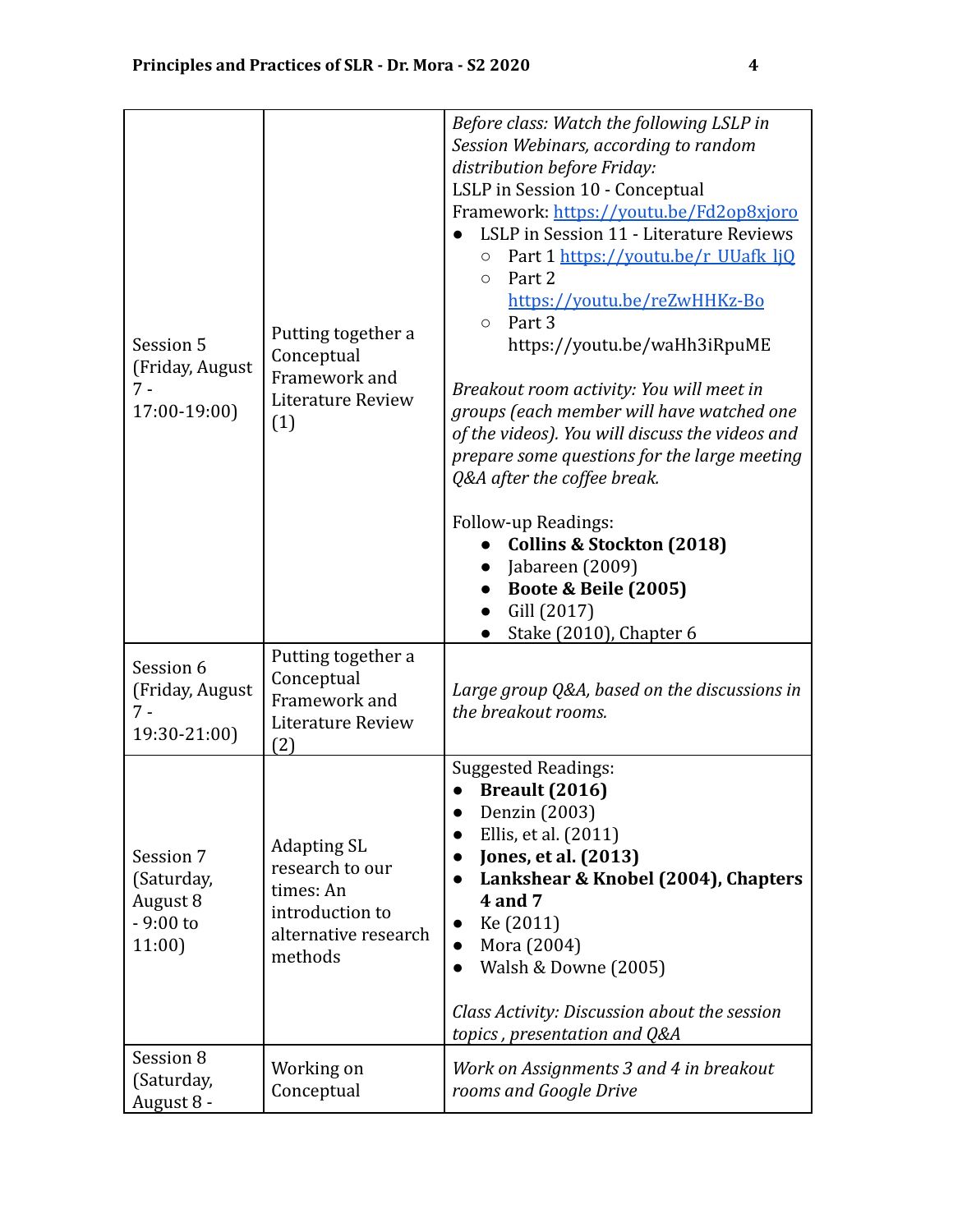| 11:30 to        | Framework and     |
|-----------------|-------------------|
| $ 14:00\rangle$ | Literature Review |
|                 |                   |

#### **Assessment**

- 1. Brief statement about research paradigm (20%)
- 2. Statement of the problem and research question (30%)
- 3. Outline of conceptual framework (25%)
- 4. Annotated bibliography (25%)

### **Required Readings and Media**

| Agee, J. (2009). Developing qualitative research questions: A reflective process.   |
|-------------------------------------------------------------------------------------|
| International Journal of Qualitative Studies in Education, 22(4), 431-447.          |
| doi:10.1080/09518390902736512                                                       |
| Roote D.N. & Roile D. (2005). Scholars before researchers: On the contrality of the |

- Boote, D. N., & Beile, P. (2005). Scholars before researchers: On the centrality of the dissertation literature review in research preparation. Educational Researcher, 34(6), 3-15. https://doi.org/10.3102/0013189X034006003
- Collins, C. S., & Stockton, C. M. (2018). The central role of theory in qualitative research. International Journal of Qualitative Methods, 17(1), 1-10. https://doi.org/1609406918797475
- Creswell, J. W. (2012). Educational research: Planning, conducting, and evaluating quantitative and qualitative research (4th ed.). Pearson. (CHAPTER 1)
- Demers, K., Strom, K., Weiser, G., & Mora, R. A. (2020, March 278). Conceptual Frameworks [Webinar]. LSLP in Session, 10. https://youtu.be/Fd2op8xjoro
- Jabareen, Y. (2009). Building a conceptual framework: Philosophy, definitions, and procedure. International Journal of Qualitative Methods, 8(4), 49-62.
- Gill, S. L. (2017). Reading qualitative research. Journal of Human Lactation, 33(4), 670-671. https://doi.org/10.1177/0890334417726315
- Hernando-Llórens, B. (2020, March 29). Literature review Part 3: Final thoughts. LSLP in Session, 11. https://youtu.be/waHh3iRpuME
- Kross, J., & Giust, A. (2019). Elements of research questions in relation to qualitative inquiry. The Qualitative Report, 24(1), 24-30. https://nsuworks.nova.edu/tqr/vol24/iss1/2
- Langtiw, C. L., Wozolek, B., & Mora, R. A. (2020, March 28). Literature review Part 2: crafting your lit review. LSLP in Session, 11. https://youtu.be/reZwHHKz-Bo
- Lankshear, C. & Knobel, M. (2004). A handbook for teacher research: From design to implementation. Open University Press. (SELECTED CHAPTERS)
- Leavy, P. (2017). Research design: Quantitative, qualitative, mixed methods, arts-based, and community-based participatory research approaches. The Guilford Press. (CHAPTER 1)
- Lodico, M. G., Spaulding, D. T., & Voegtle, K. H. (2010). Methods in educational research: From theory to practice (2nd Ed.). Josey-Bass.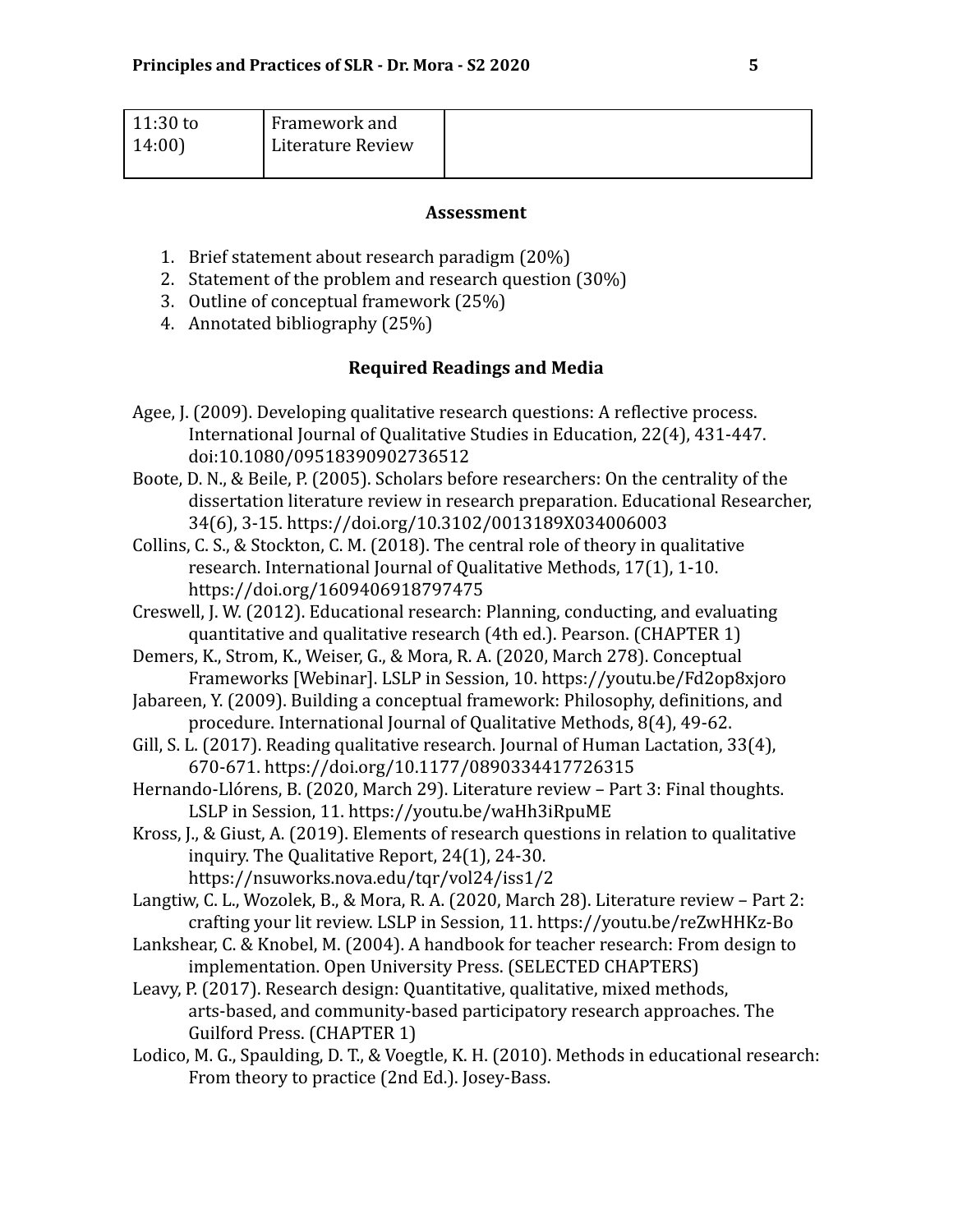- Maykut, P. S., & Morehouse, R. (1994). Beginning qualitative research: A philosophic and practical guide. Psychology Press.
- Merriam, S. B., & Tisdell, E. J. (2015). Qualitative research: A guide to design and interpretation (4th Ed.). Josey-Bass. (CHAPTER 1)
- Mora, R. A. (2020, March 28). Literature review Part 1: definition and purpose. LSLP in Session, 11. https://youtu.be/r\_UUafk\_ljQ
- Neri de Souza, F., Neri, D. C., & Costa, A. P. (2016). Asking questions in the qualitative research context. The Qualitative Report, 21(13), 6-18. Retrieved from http://nsuworks.nova.edu/tqr/vol21/iss13/2
- Stake, R. E. (2010). Qualitative research: Studying how things work. The Guilford Press. (CHAPTER 1)

## **Suggested Readings and Media**

- Balnaves, M., & Caputi, P. (2001). Introduction to quantative research methods: An investigative approach. SAGE. (CHAPTERS 1 & 2)
- Breault, R. A. (2016). Emerging issues in duoethnography. International Journal of Qualitative Studies in Education, 29(6), 777-794. https://doi.org/10.1080/09518398.2016.1162866
- Burns, A. (2009). Action research. In J. Heigham, & R. A. Croker (Eds.). Qualitative research in applied linguistics: A practical introduction (pp. 112-134). Palgrave Macmillan.
- Denzin, N. K. (2003). Performing [auto]ethnography politically. The Review of Education, Pedagogy, and Cultural Studies, 25, 257-278. https://doi.org/10.1080/10714410390225894
- Ellis, C., Adams, T. E., & Bochner, A. P. (2011). Autoethnography: an overview. Historical Social Research, 36(4), 273-290.
	- https://doi.org/10.12759/hsr.36.2011.4.273-290
- George Mason University (2011). Writing a research question. http://www.youtube.com/watch?v=XXkiCE\_MBLM
- Hall, L. A. (2018a). How to write a clear, concise research question. https://www.youtube.com/watch?v=UMUlcGBS-C0
- Hall, L. A. (2018b). How to write a good research question. https://www.youtube.com/watch?v=UeE68myIpx8
- Ke, F. (2011). A qualitative meta-analysis of computer games as learning tools. In Gaming and simulations: Concepts, methodologies, tools and applications (pp. 1619-1665). IGI Global.
	- http://eportfolio.lib.ksu.edu.tw/user/T/0/T093000259/repository/Fengfeng-A%20qualitative%20meta%20analysis%20of%20computer%20games%20as %20learning%20tools.pdf
- Luther, B. (2012a). Research problem and purpose statement. http://www.youtube.com/watch?v=fbwxQBLrkfc
- Luther, B. (2012b). Research question development. http://www.youtube.com/watch?v=FiwQaP0pnjI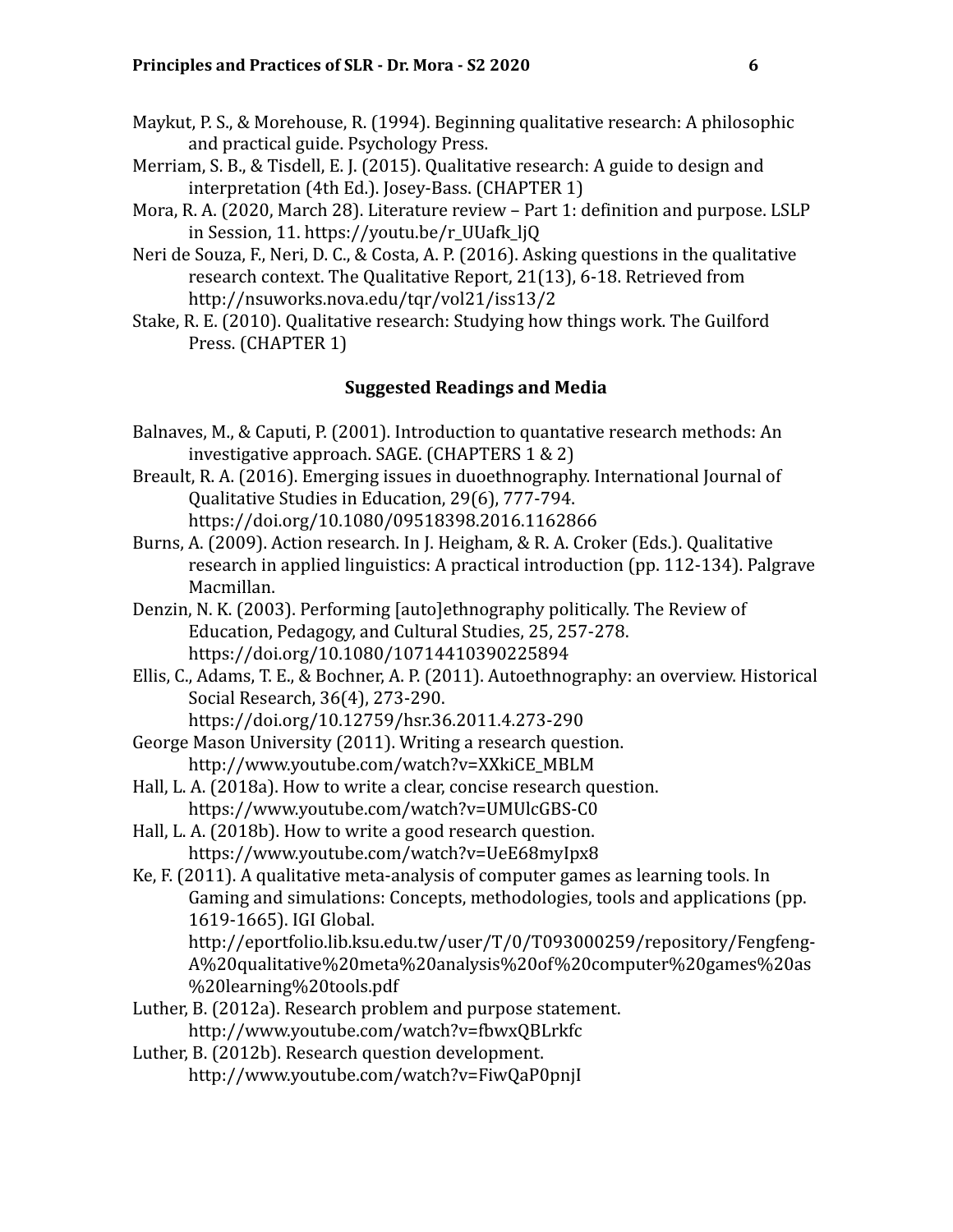- Hesse-Biber, S. N. (2010). Mixed methods research: Merging theory with practice. The Guilford Press (CHAPTER 1)
- Hood, M. (2009). Case study. In J. Heigham, & R. A. Croker (Eds.). Qualitative research in applied linguistics: A practical introduction (pp. 66-90). Palgrave Macmillan.
- Mora, R. A. (2004). A framework for additive ESL/Bilingual Education instruction in urban schools: A reflection on the United States situation. HOW, A Colombian Journal for Teachers of English, 11, 55-74. https://www.howjournalcolombia.org/index.php/how/article/view/179/228 /view/179/228
- Murray, G. (2009). Narrative inquiry. In J. Heigham, & R. A. Croker (Eds.). Qualitative research in applied linguistics: A practical introduction (pp. 45-65). Palgrave Macmillan.
- Walsh, D., & Downe, S. (2005). Meta‐synthesis method for qualitative research: a literature review. Journal of Advanced Nursing, 50(2), 204-211.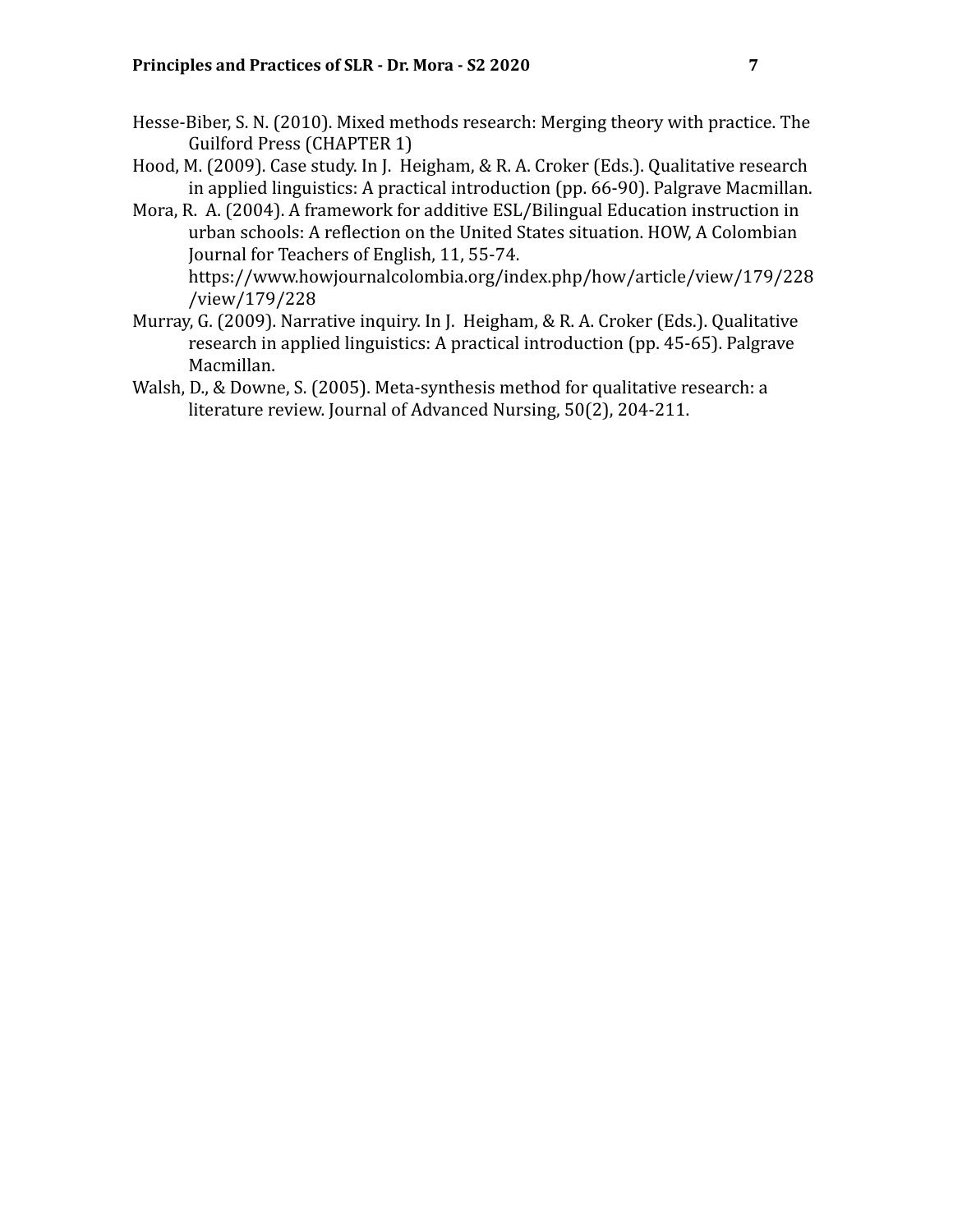### **Appendix A: Suggested Books on Qualitative Research**

(NOTE: These are books I recommend for your personal libraries. Buying them is not mandatory!)

American Psychological Association (2020). Publication manual of the American Psychological Association (7th Ed.). APA.

([https://www.bookdepository.com/Publication-Manual-American-Psychologic](https://www.bookdepository.com/Publication-Manual-American-Psychological-Association-American-Psychological-Association/9781433832161?ref=grid-view&qid=1595382046796&sr=1-1) [al-Association-American-Psychological-Association/9781433832161?ref=grid](https://www.bookdepository.com/Publication-Manual-American-Psychological-Association-American-Psychological-Association/9781433832161?ref=grid-view&qid=1595382046796&sr=1-1)[view&qid=1595382046796&sr=1-1\)](https://www.bookdepository.com/Publication-Manual-American-Psychological-Association-American-Psychological-Association/9781433832161?ref=grid-view&qid=1595382046796&sr=1-1)

*(The APA manual is the standard for social science and education publications)*

Bhattacharya, K. (2017). Fundamentals of qualitative research: A practical guide. Routledge.

([https://www.bookdepository.com/Fundamentals-Qualitative-Research-Kakali](https://www.bookdepository.com/Fundamentals-Qualitative-Research-Kakali-Bhattacharya/9781611321333?ref=grid-view&qid=1595382078076&sr=1-2) [-Bhattacharya/9781611321333?ref=grid-view&qid=1595382078076&sr=1-2\)](https://www.bookdepository.com/Fundamentals-Qualitative-Research-Kakali-Bhattacharya/9781611321333?ref=grid-view&qid=1595382078076&sr=1-2) *(NOTE: Dr. Polina Golovátina-Mora, an esteemed researcher at UPB-Medellín, recommends this book. In addition, Kakali Bhattacharya is one of the most respected qualitative methodologists today.)*

Bui, Y. N. (2019). How to write a master's thesis (3rd Ed.). SAGE. ([https://www.bookdepository.com/How-Write-Masters-Thesis-Yvonne-N-Bui/](https://www.bookdepository.com/How-Write-Masters-Thesis-Yvonne-N-Bui/9781506336091?ref=grid-view&qid=1595382111096&sr=1-1) [9781506336091?ref=grid-view&qid=1595382111096&sr=1-1\)](https://www.bookdepository.com/How-Write-Masters-Thesis-Yvonne-N-Bui/9781506336091?ref=grid-view&qid=1595382111096&sr=1-1) *(NOTE: I have used this book as a reference with my own graduate students.)*

Leavy, P. (2017). Research design: Quantitative, qualitative, mixed methods, arts-based, and community-based participatory research approaches. The Guilford Press. ([https://www.bookdepository.com/Research-Design-Patricia-Leavy/9781462](https://www.bookdepository.com/Research-Design-Patricia-Leavy/9781462514380?ref=grid-view&qid=1595382161634&sr=1-1) [514380?ref=grid-view&qid=1595382161634&sr=1-1](https://www.bookdepository.com/Research-Design-Patricia-Leavy/9781462514380?ref=grid-view&qid=1595382161634&sr=1-1)) *(NOTE: Patricia Leavy is a very respected qualitative researcher and author. Her books are very researcher-friendly, so this will be a very good reference for you all.)*

Saldaña, J. (2011). Fundamentals of qualitative research. Oxford University Press ([https://www.bookdepository.com/Fundamentals-of-Qualitative-Research/97](https://www.bookdepository.com/Fundamentals-of-Qualitative-Research/9780199737956) [80199737956](https://www.bookdepository.com/Fundamentals-of-Qualitative-Research/9780199737956))

*(NOTE: Johnny Saldaña is mostly known for his work on qualitative data analysis and coding. However, this book is a very accessible volume.)*

Stake, R. E. (2010). Qualitative research: Studying how things work. The Guilford Press.

([https://www.bookdepository.com/Qualitative-Research-Robert-E-Stake/9781](https://www.bookdepository.com/Qualitative-Research-Robert-E-Stake/9781606235454?ref=grid-view&qid=1595382200492&sr=1-1) [606235454?ref=grid-view&qid=1595382200492&sr=1-1](https://www.bookdepository.com/Qualitative-Research-Robert-E-Stake/9781606235454?ref=grid-view&qid=1595382200492&sr=1-1))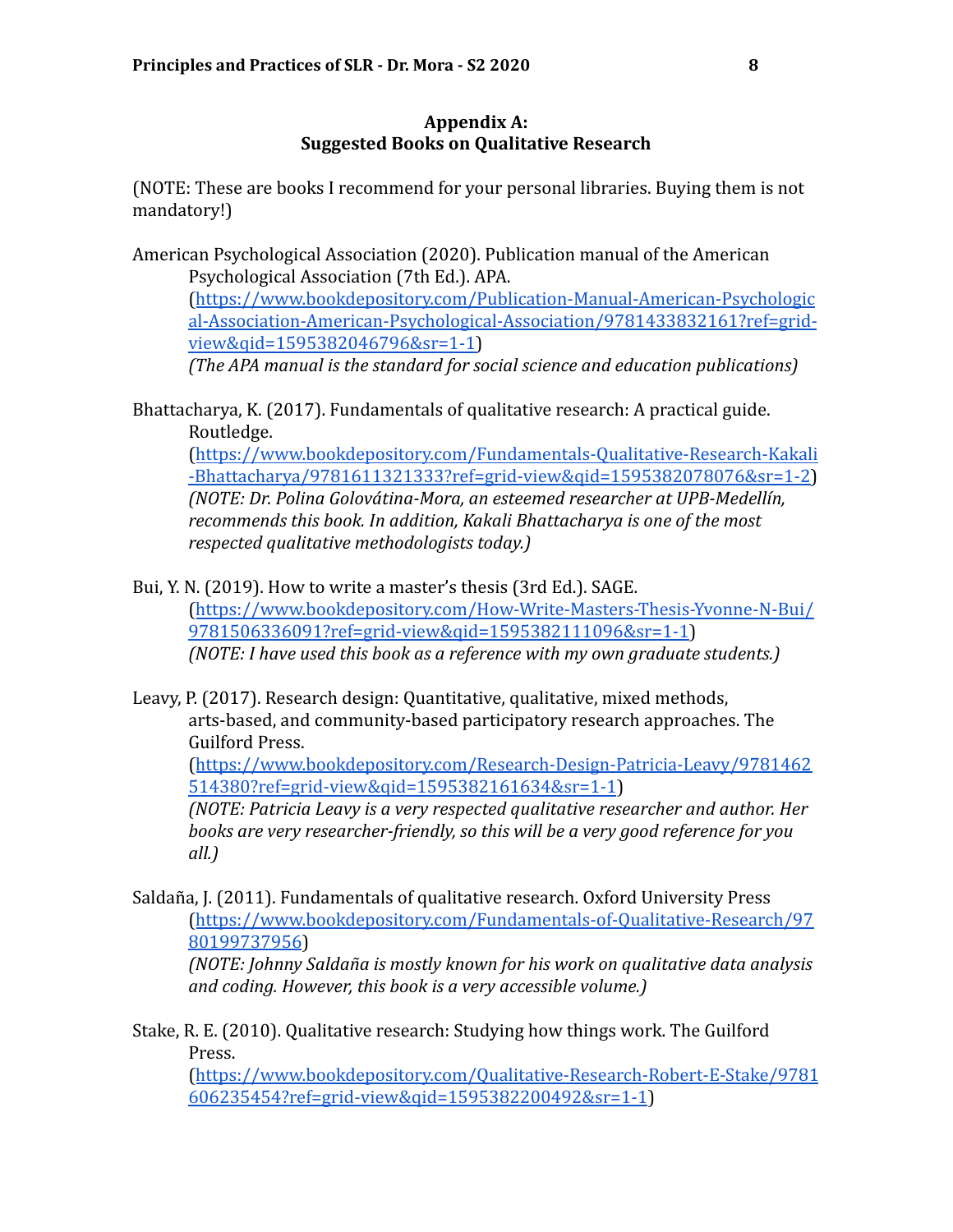*(NOTE: Although Robert Stake is usually associated with case study research, this particular book is an excellent resource for qualitative researchers at all levels. This is my #1 reference book for all things qualitative research. This is a book definitely worth buying if you can).*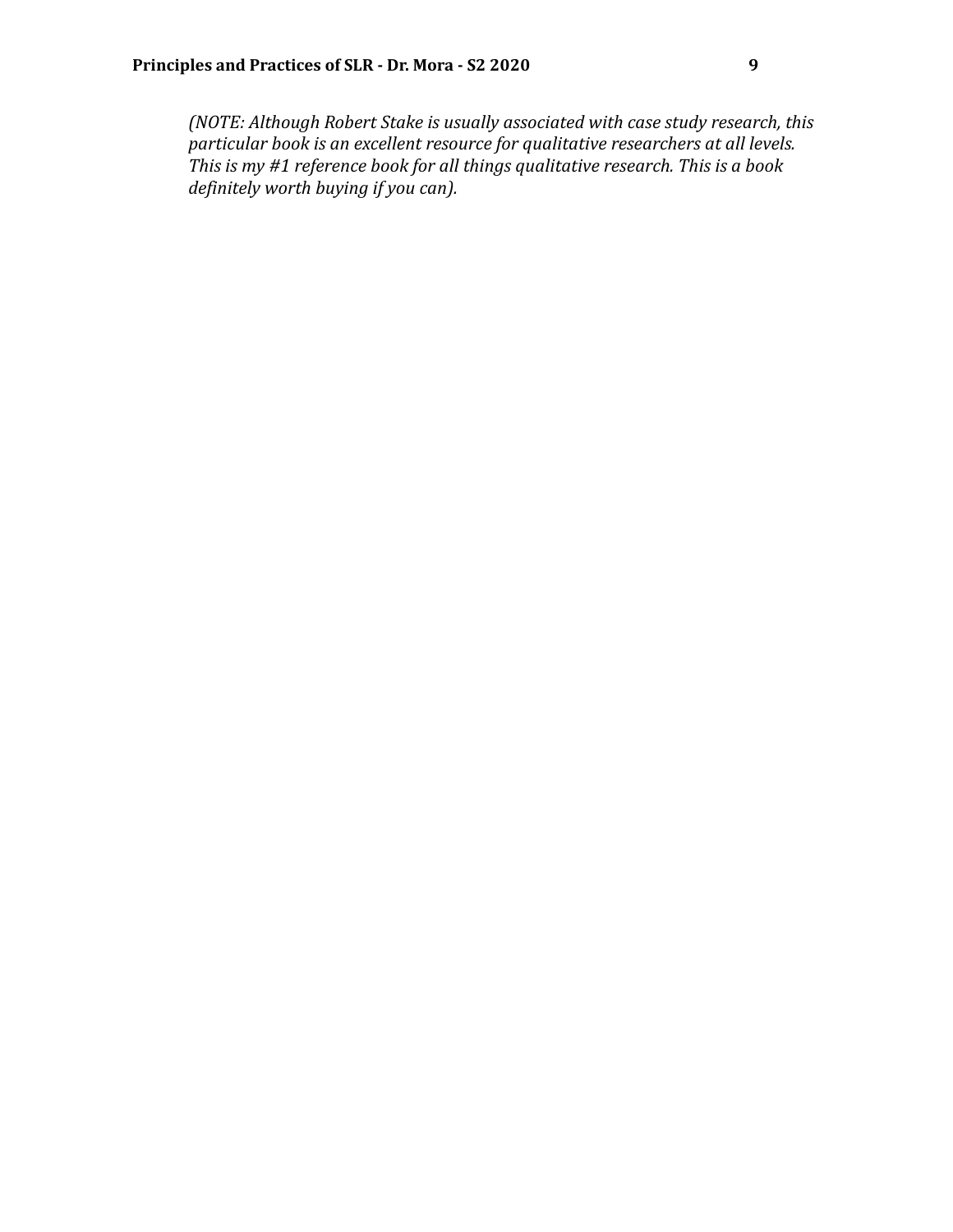### **Appendix B: Additional Resources on Education and Qualitative Inquiry**

Databases

- The Directory of Open Access Journals (http://doaj.org) offers multiple options for you to explore articles free of charge. Just for the topic "language" alone, they have 249 journals available.
- Scielo (http://www.scielo.org.co/) and Redalyc (https://www.redalyc.org/
- home.oa) are two of the main databases for Latin America and the Spanish peninsula.
- The Education Resources Information Center (ERIC http://eric.ed.gov). You can find articles and papers on different education and qualitative research topics.
- Google Scholar (https://scholar.google.com.co/) and Google Books (https://books.google.com.co) are two valuable resources to search for academic articles on different topics.
- Other sites worth exploring, both for academic searches and to build your own scholarship, include Academia (http://academia.edu) and Research Gate (http://researchgate.net) [Pro-Tip: Check if any scholars you like are there, follow them, and eventually reach out to them!]
- The International Institute of Qualitative Inquiry (http://iiqi.org) at the University of Illinois offers several interesting resources for qualitative researchers, including materials, syllabi, and publications.

International Open Access Journals Specialized in Qualitative Research:

- International Journal of Qualitative Methods <http://ejournals.library.ualberta.ca/index.php/IJQM/index>
- Forum: Qualitative Social Research <http://www.qualitative-research.net/index.php/fqs>
- The Qualitative Report <http://www.nova.edu/ssss/QR/>
- Turkish Online Journal of Qualitative Inquiry <http://www.tojqi.net/>
- QRE Qualitative Research in Education <http://www.hipatiapress.com/hpjournals/index.php/qre>
- QRJ Qualitative Research Journal <https://journals.sagepub.com/home/qrj>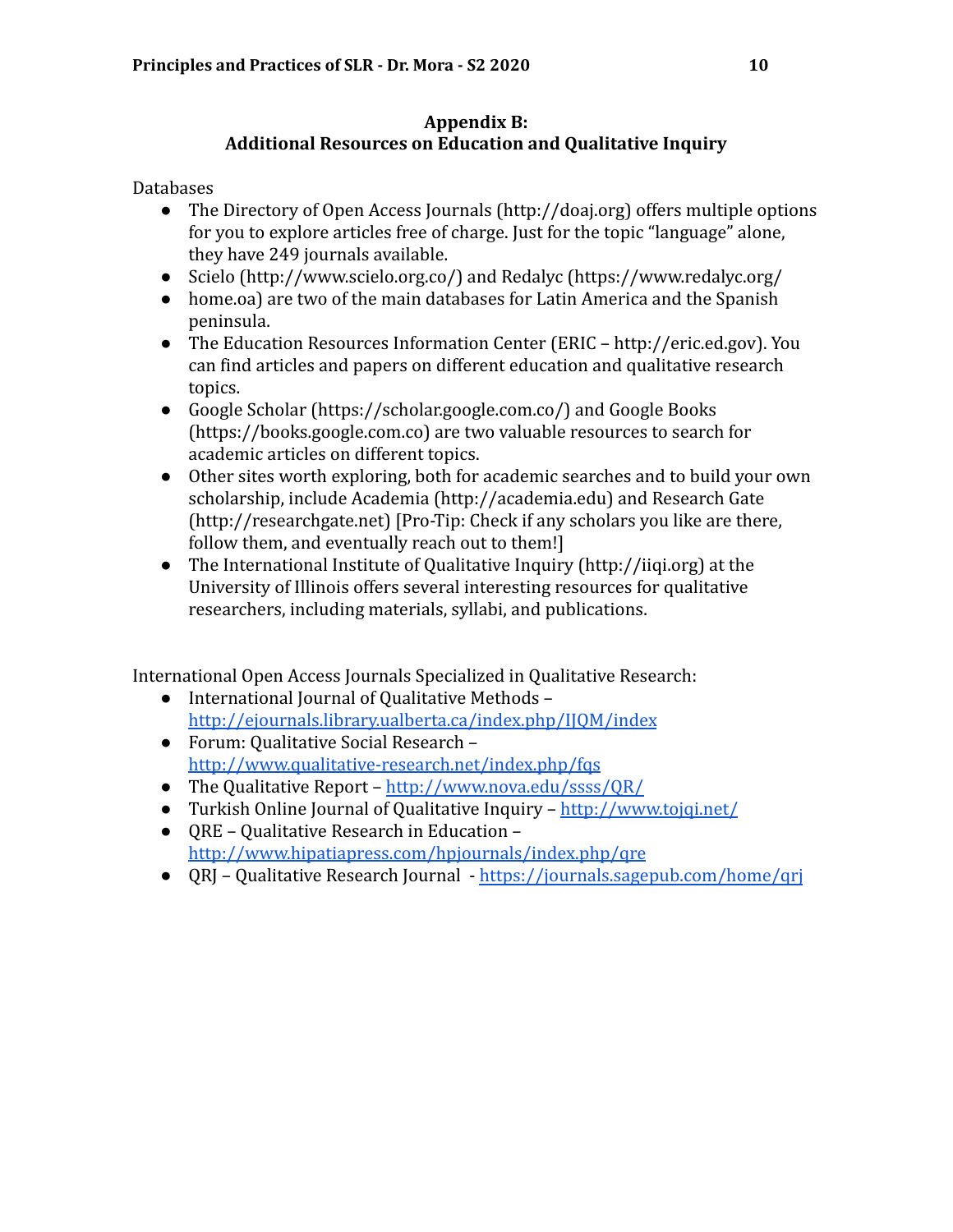# **Appendix C:**

# **Latin American Peer-Reviewed Journals Specialized in TESOL and Applied Linguistics**

See the Google Map detailing all the journals at

[https://www.google.com/maps/d/viewer?hl=en&mid=1sf46vBLP1nQwhtlGvYRqB0J](https://www.google.com/maps/d/viewer?hl=en&mid=1sf46vBLP1nQwhtlGvYRqB0JoLYx3vYJK&ll=-17.86087092914133%2C-100.6433200582344&z=2) [oLYx3vYJK&ll=-17.86087092914133%2C-100.6433200582344&z=2](https://www.google.com/maps/d/viewer?hl=en&mid=1sf46vBLP1nQwhtlGvYRqB0JoLYx3vYJK&ll=-17.86087092914133%2C-100.6433200582344&z=2)

# Argentina

- AJAL Argentinian Journal of Applied Linguistics <http://www.faapi.org.ar/ajal/current.html>
- ARTESOL EFL Journal <http://artesol.org.ar/publications/efl-journal>
- ARTESOL ESP Journal (Argentina) <http://artesol.org.ar/publications/esp-journal>
- Quintú Quimün <http://revele.uncoma.edu.ar/htdoc/revele/index.php/lingustica/index>
- Revista Argentina de Historiografía Lingüística <http://www.rahl.com.ar/>
- Revista Signo y Seña (Argentina) <http://novedades.filo.uba.ar/novedades/revista-signo-y-se%C3%B1>

## Brazil

- Alfa: Revista de Linguística <https://periodicos.fclar.unesp.br/alfa/>
- BELT Brazilian English Language Teaching Journal <http://revistaseletronicas.pucrs.br/ojs/index.php/belt/index>
- DELTA: Documentação e Estudos em Linguística Teórica e Aplicada <https://revistas.pucsp.br/delta>
- EntrePalavras <http://www.entrepalavras.ufc.br/revista/index.php/Revista>
- Revista Brasileira de Linguística Aplicada [http://www.scielo.br/scielo.php?script=sci\\_serial&pid=1984-6398&lng=en&n](http://www.scielo.br/scielo.php?script=sci_serial&pid=1984-6398&lng=en&nrm=iso) [rm=iso](http://www.scielo.br/scielo.php?script=sci_serial&pid=1984-6398&lng=en&nrm=iso)
- Revista de Estudos da Linguagem <http://periodicos.letras.ufmg.br/index.php/relin>
- Revista Letras e Letras <http://www.seer.ufu.br/index.php/letraseletras>
- Signum: Estudios da Linguagem <http://www.uel.br/revistas/uel/index.php/signum/index>
- The ESPecialist <https://revistas.pucsp.br/esp/index>
- Trabalhos em Lingüística Aplicada [http://www.scielo.br/scielo.php?script=sci\\_serial&pid=0103-1813&lng=en&n](http://www.scielo.br/scielo.php?script=sci_serial&pid=0103-1813&lng=en&nrm=iso) [rm=iso](http://www.scielo.br/scielo.php?script=sci_serial&pid=0103-1813&lng=en&nrm=iso)
- Versalete <http://www.revistaversalete.ufpr.br/>

Chile

● Lenguas Modernas (Chile) <https://lenguasmodernas.uchile.cl/index.php/LM/index>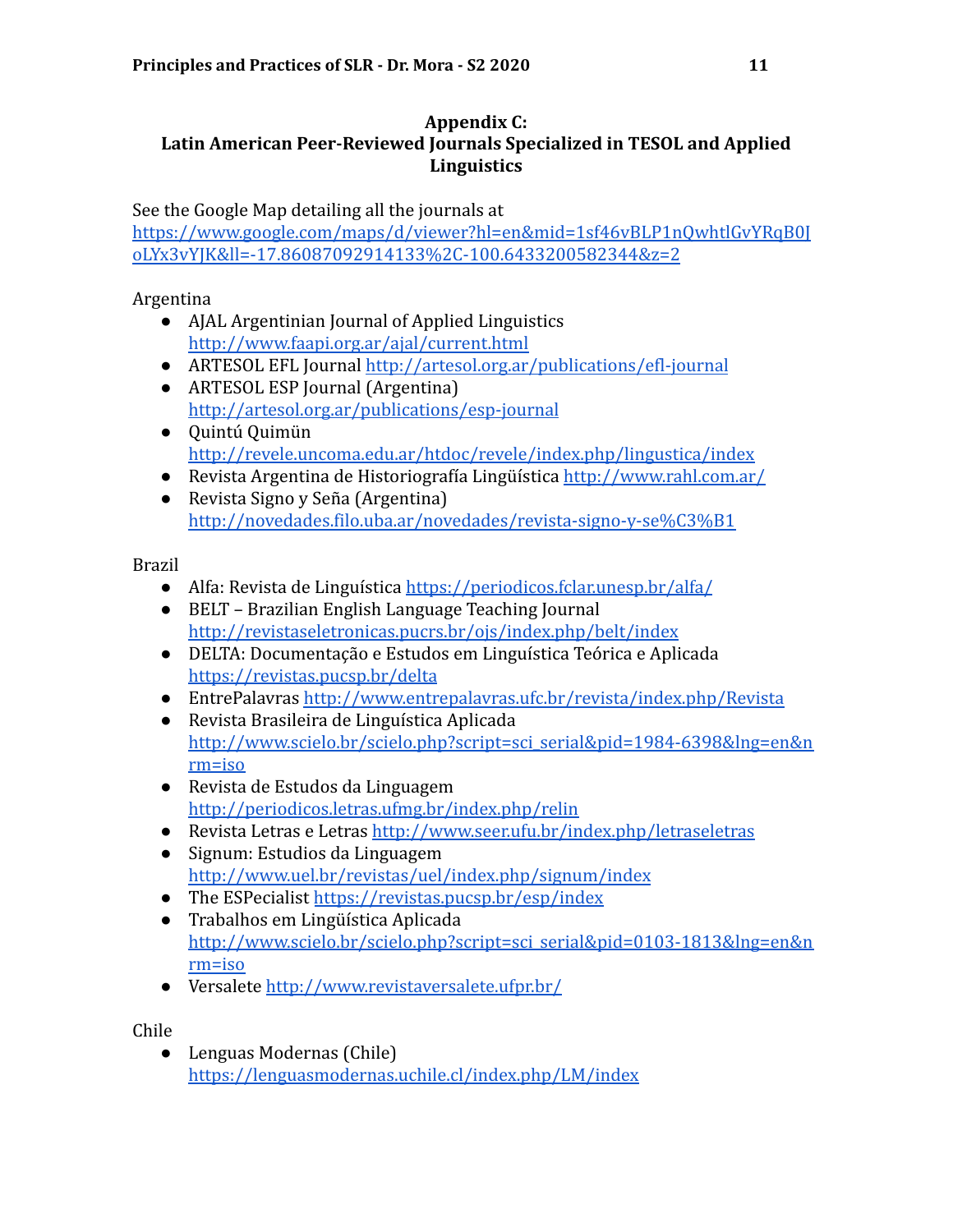- RLA (Revista de Lingüística Teórica y Aplicada, Chile) <http://www2.udec.cl/rla/>
- Revista Signos. Estudios de Lingüística (Chile) <http://www.revistasignos.cl/index.php/signos/index>

Colombia

- PROFILE Journal (Universidad Nacional) <http://revistas.unal.edu.co/index.php/profile/index>
- HOW Journal (ASOCOPI) <http://www.howjournalcolombia.org/index.php/how/index>
- Latin American Journal of Content and Language Integrated Learning LACLIL (Universidad de la Sabana) <http://laclil.unisabana.edu.co/index.php/LACLIL>
- ENLETAWA Journal (UPTC) [http://revistas.uptc.edu.co/revistas/index.php/enletawa\\_journal](http://revistas.uptc.edu.co/revistas/index.php/enletawa_journal)
- Opening Writing Doors Journal (Universidad de Pamplona) <http://owdj.unipamplona.edu.co/>
- Revista Íkala (Universidad de Antioquia) <http://aprendeenlinea.udea.edu.co/revistas/index.php/ikala>
- Colombian Applied Linguistics Journal (Universidad Distrital) <http://revistas.udistrital.edu.co/ojs/index.php/calj>
- Revista Matices en Lenguas Extranjeras (Universidad Nacional) <http://revistas.unal.edu.co/index.php/male>
- Revista Lenguaje (Universidad del Valle) <http://revistalenguaje.univalle.edu.co/>
- GiST Journal (UNICA) <https://latinjournal.org/index.php/gist/index>

Costa Rica

● Revista de Lenguas Modernas (Costa Rica) <https://revistas.ucr.ac.cr/index.php/rlm/index>

México

- CIEX Journ@l <http://ciex.edu.mx/journalv2/index.php/CJ>
- Estudios de Lingüística Aplicada <http://ela.enallt.unam.mx/index.php/ela>
- Lenguas en Contexto <http://www.facultaddelenguas.com/lencontexto/>
- MexTESOL Journal <http://www.mextesol.net/journal/>
- ReLingüística Aplicada <http://relinguistica.azc.uam.mx/no004/index.htm>
- Verbum et Lingua <http://verbumetlingua.cucsh.udg.mx/>

Perú

- Lengua y Sociedad <http://revista.letras.unmsm.edu.pe/index.php/ls/index>
- Lexis <http://revistas.pucp.edu.pe/index.php/lexis>

Venezuela